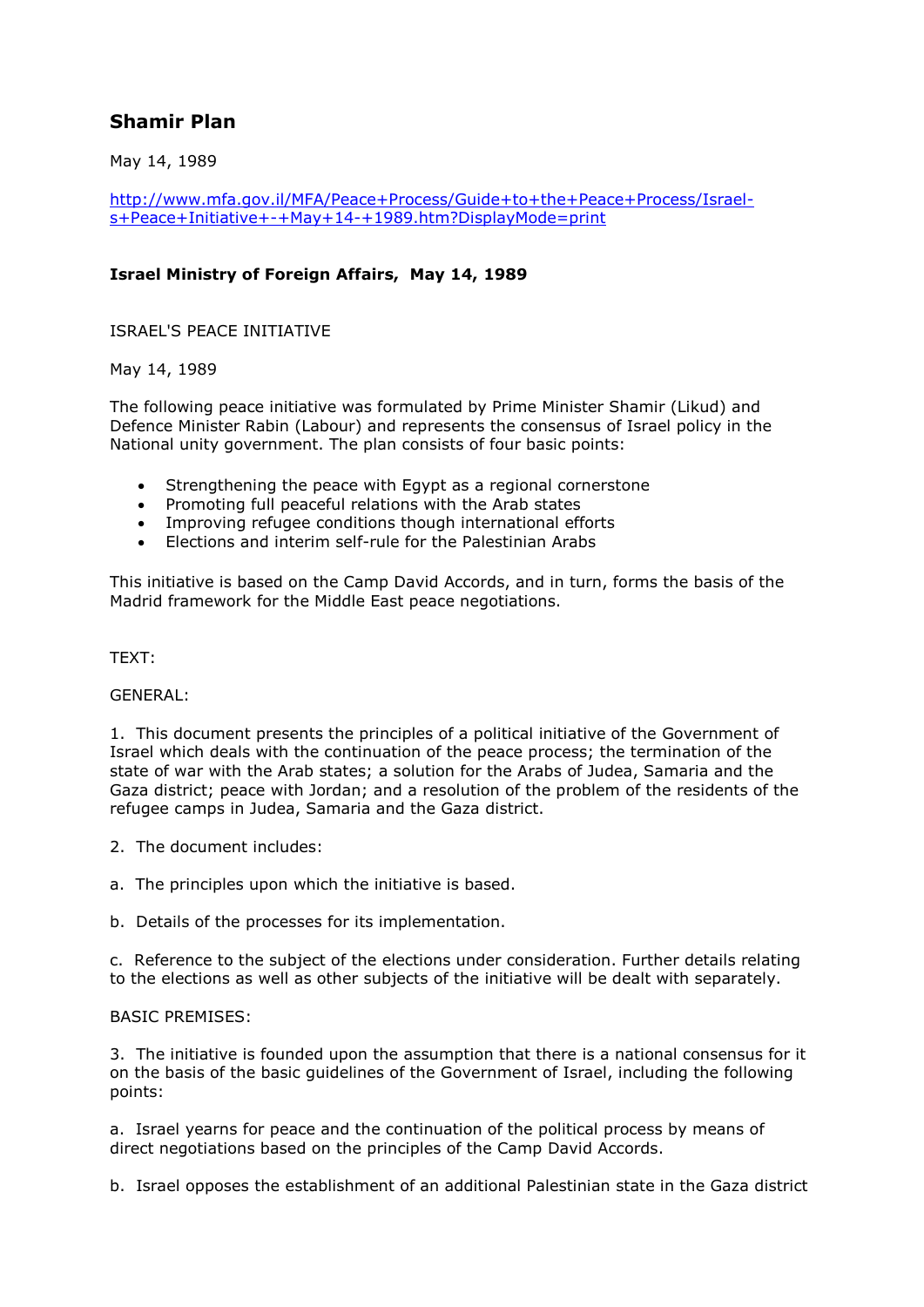and in the area between Israel and Jordan.

c. Israel will not conduct negotiations with the PLO.

d. There will be no change in the status of Judea, Samaria and Gaza other than in accordance with the basic guidelines of the Government.

## SUBJECTS TO BE DEALT WITH IN THE PEACE PROCESS:

4. a. Israel views as important that the peace between Israel and Egypt, based on the Camp David Accords, will serve as a cornerstone for enlarging the circle of peace in the region, and calls for a common endeavour for the strengthening of the peace and its extension, through continued consultation.

 b. Israel calls for the establishment of peaceful relations between it and those Arab states which still maintain a state of war with it for the purpose of promoting a comprehensive settlement for the Arab-Israel conflict, including recognition, direct negotiation, ending the boycott, diplomatic relations, cessation of hostile activity in international institutions or forums and regional and bilateral cooperation.

 c. Israel calls for an international endeavour to resolve the problem of the residents of the Arab refugee camps in Judea. Samaria and the Gaza district in order to improve their living conditions and to rehabilitate them. Israel is prepared to be a partner in this endeavour.

 d. In order to advance the political negotiation process leading to peace, Israel proposes free and democratic elections among the Palestinian Arab inhabitants of Judea, Samaria and the Gaza district in an atmosphere devoid of violence, threats and terror. In these elections a representation will be chosen to conduct negotiations for a transitional period of self-rule. This period will constitute a test for co-existence and cooperation. At a later stage, negotiations will be conducted for a permanent solution during which all the proposed options for an agreed settlement will be examined, and peace between Israel and Jordan will be achieved.

- e. All the above-mentioned steps should be dealt with simultaneously.
- f. The details of what has been mentioned in (d) above will be given below.

#### THE PRINCIPLES CONSTITUTING THE INITIATIVE:

STAGES:

- 5. The initiative is based on two stages:
- a. Stage A A transitional period for an interim agreement.
- b. Stage B Permanent Solution.

6. The interlock between the stages is a timetable on which the Plan is built: the peace process delineated by the initiative is based on Resolutions 242 and 338 upon which the Camp David Accords are founded.

#### TIMETABLE:

7. The transitional period will continue for 5 years.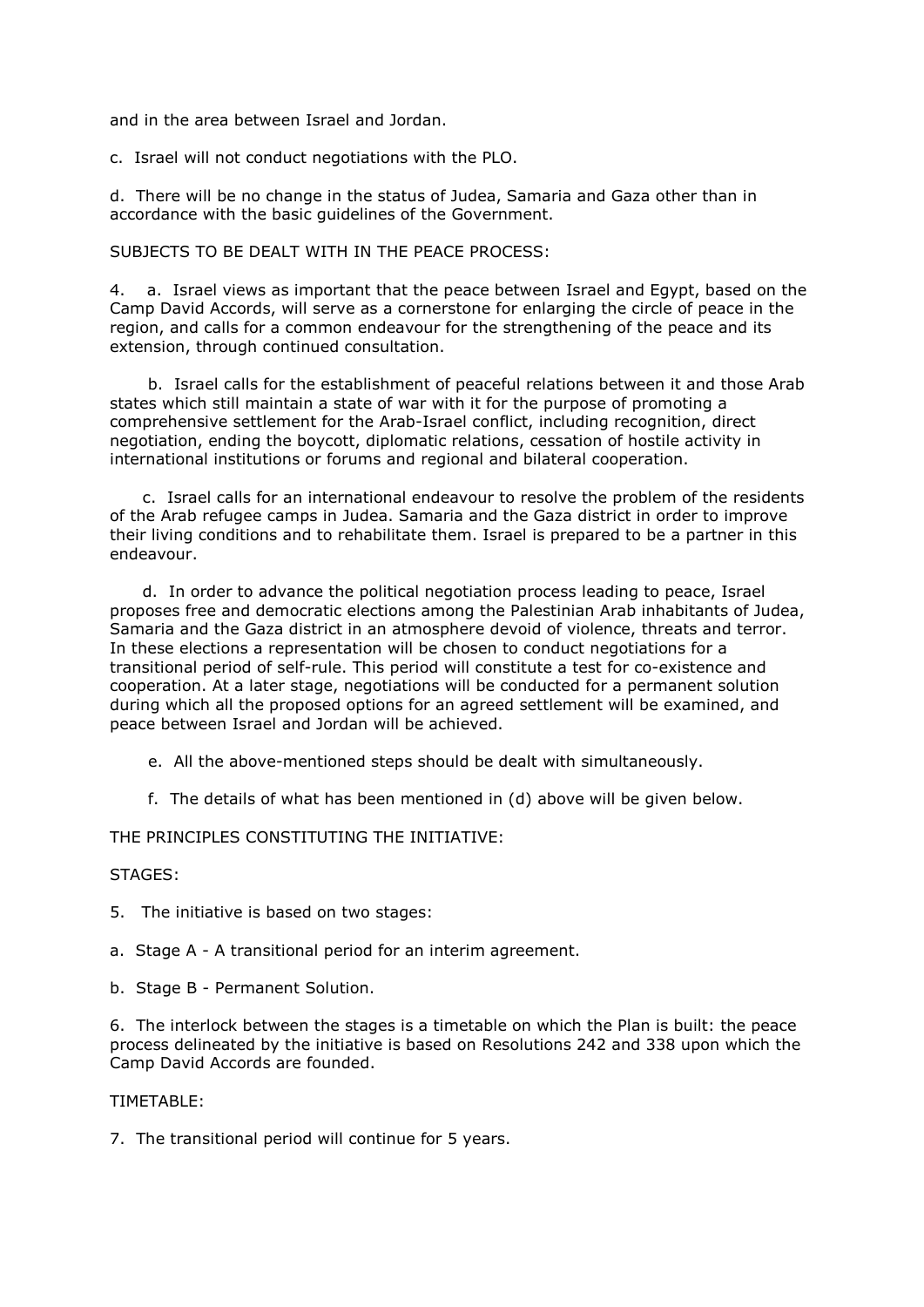8. As soon as possible, but not later than the third year after the beginning of the transitional period, negotiations for achieving a permanent solution will begin.

## PARTIES PARTICIPATING IN THE NEGOTIATIONS IN BOTH STAGES:

9. The parties participating in the negotiations for the First Stage (the interim agreement) shall include Israel and the elected representation of the Palestinian Arab inhabitants of Judea, Samaria and the Gaza district. Jordan and Egypt will be invited to participate in these negotiations if they so desire.

10. The parties participating in the negotiations for the Second Stage (Permanent Solution) shall include Israel and the elected representation of the Palestinian Arab inhabitants of Judea, Samaria and the Gaza district, as well as Jordan; furthermore, Egypt may participate in these negotiations. In negotiations between Israel and Jordan, in which the elected representation of the Palestinian Arab inhabitants of Judea, Samaria and the Gaza district will participate, the peace treaty between Israel and Jordan will be concluded.

## SUBSTANCE OF TRANSITIONAL PERIOD

11. During the transitional period the Palestinian Arab inhabitants of Judea, Samaria and the Gaza district will be accorded self-rule by means of which they will, themselves, conduct their affairs of daily life. Israel will continue to be responsible for security, foreign affairs and all matters concerning Israeli citizens in Judea, Samaria and the Gaza district. Topics involving the implementation of the plan for self-rule will be considered and decided within the framework of the negotiations for an interim agreement.

## SUBSTANCE OF PERMANENT SOLUTION

12. In the negotiations for a permanent solution every party shall be entitled to present for discussion all the subjects it may wish to raise.

13. The aim of the negotiations should be:

a. The achievement of a permanent solution acceptable to the negotiating parties.

b. The arrangements for peace and borders between Israel and Jordan.

## DETAILS OF THE PROCESS FOR THE IMPLEMENTATION OF THE INITIATIVE

14. First and foremost dialogue and basic agreement by the Palestinian Arab inhabitants of Judea, Samaria and the Gaza district, as well as Egypt and Jordan if they wish to take part, as above-mentioned, in the negotiations, on the principles constituting the initiative.

15. a. Immediately afterwards will follow the stage of preparations and implementation of the election process in which a representation of the Palestinian Arab inhabitants of Judea, Samaria and Gaza will be elected. This representation:

 I. Shall be a partner to the conduct of negotiations for the transitional period (interim agreement).

 II. Shall constitute the self-governing authority in the course of the transitional period.

 III. Shall be the central Palestinian component, subject to agreement after three years, in the negotiations for the permanent solution.